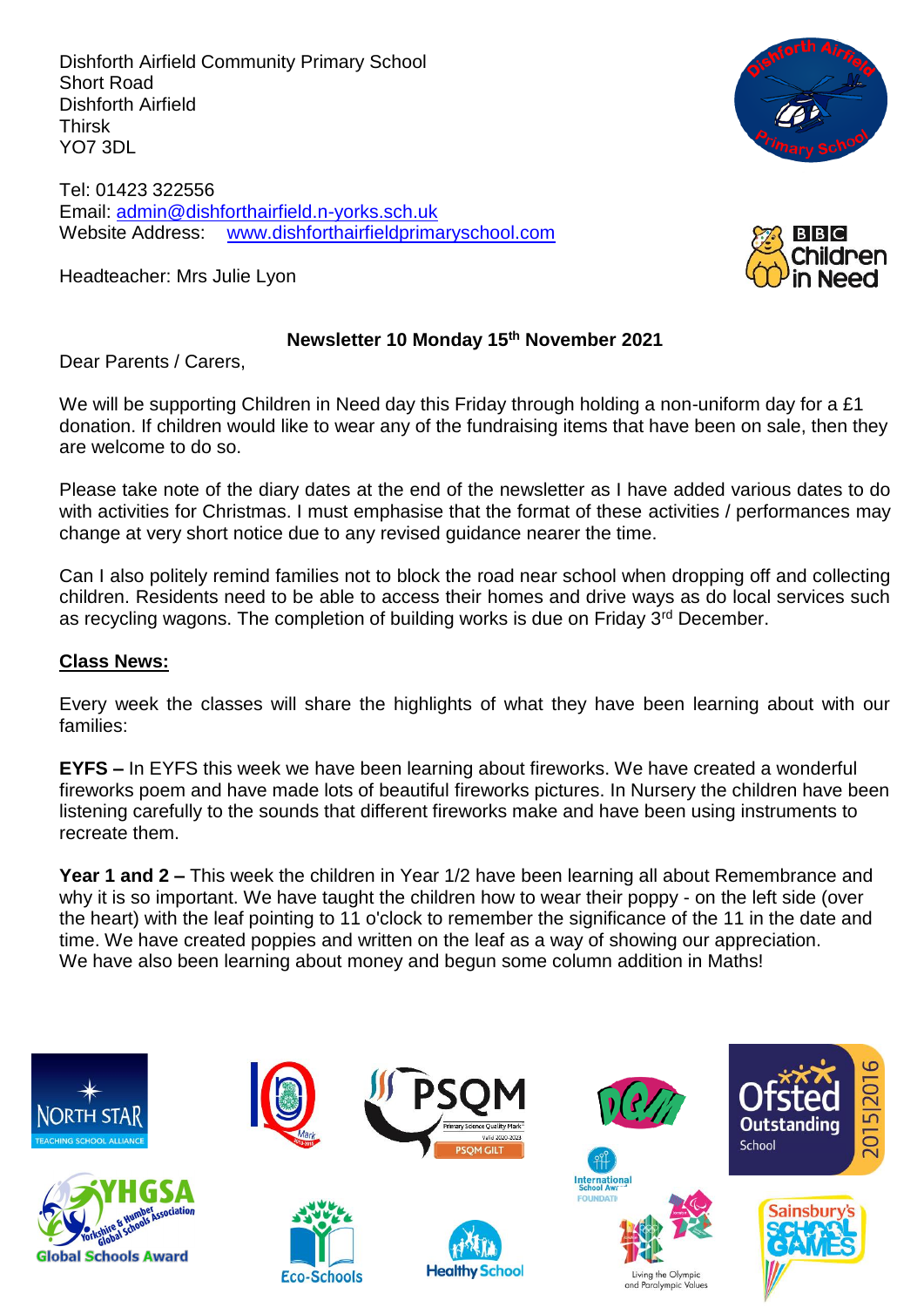**Year 3 and 4 –** This week we enjoyed a visit from author Billy Bob Buttons and we have enjoyed reading extracts from some of his books. In Science we have enjoyed a mini 'dig' where we discovered lots of bones which we used to build a human skeleton. We have learnt lots of scientific names for bones in the human body!

**Year 5 and 6 –** This week in year 5/6 we have been writing newspaper reports on the discovery of a Maya temple and we've linked it to our class story 'The Curse of the Maya'. We have interviewed different eyewitnesses and used report and direct speech in our writing. We thought about catchy headlines and used pictures with captions to give more detail.

# **Anti-Bullying Week – this week**

The Anti-Bullying Alliance asked more than 400 young people, parents, and teachers what they wanted from this year's Anti-Bullying Week. The answer was clear – they wanted it to be about hope and the positive and kind things we can do to combat bullying and spread more kindness.

Kindness is more important today than it has ever been. The isolation of the last year has underlined how little acts of consideration can break down barriers and brighten the lives of the people around us. This is one of the reasons that **'One Kind Word'** has been chosen as the theme of Anti-Bullying Week taking place this week and the children will undertake a variety of learning activities around this theme.

# **Billy Bob Buttons – author visit 10th November**

We had the pleasure of welcoming Billy Bob Buttons into school this week. The children from years 1-6 took part in a workshop with him and got to explore some of his books and discuss how to create weird and wonderful characters using different techniques. The children got the chance to ask Billy Bob Buttons some questions and then purchase some of his books which he also signed for them.

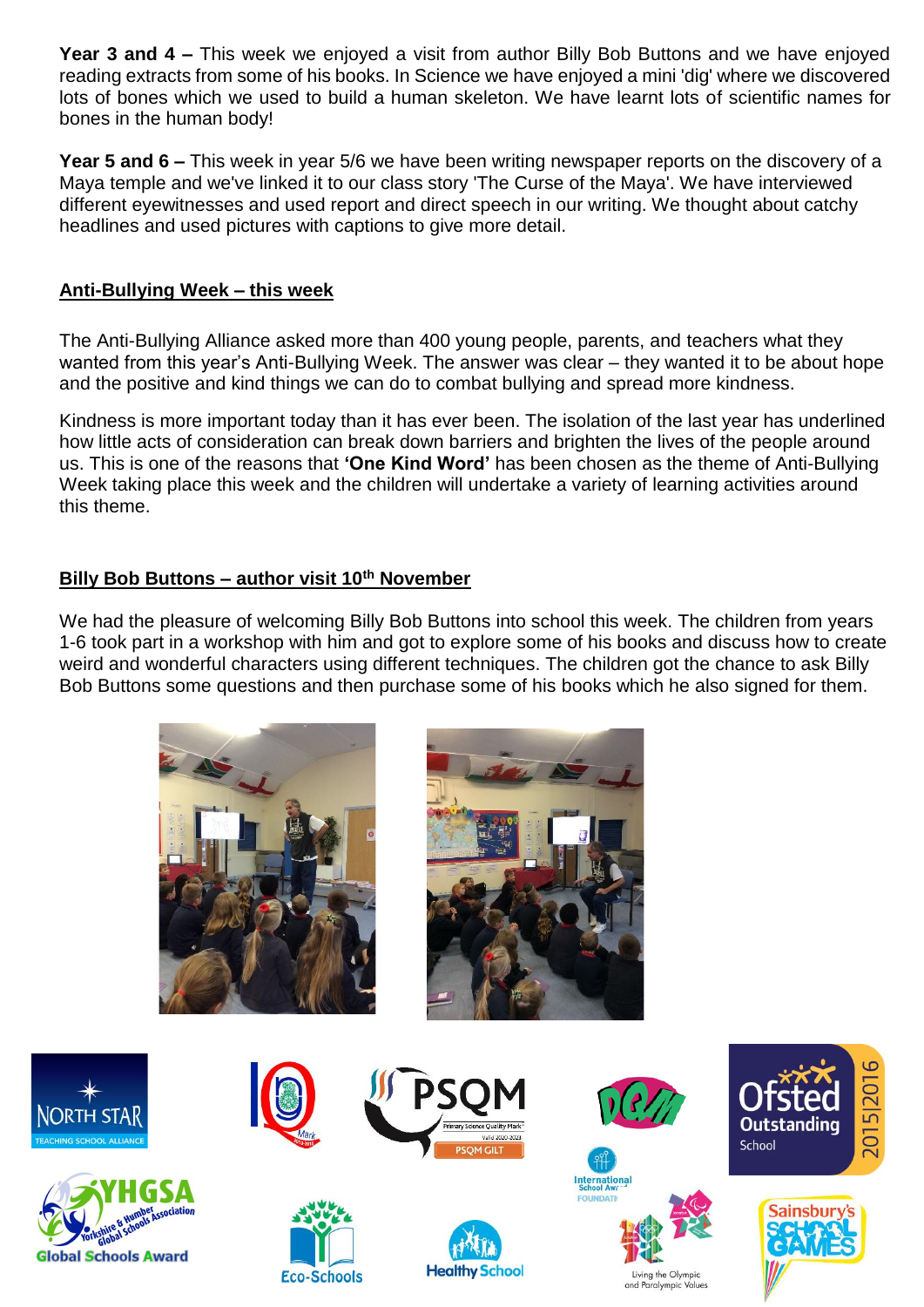# **Year 1 and 2 Trip to Ripon Workhouse**

Year 1 and 2 spent last Friday at the Workhouse Museum in Ripon as part of our history topic. We were met by a very stern matron who kept us on our toes, checking up on our work and our behaviour as we found out about life in the 1900s.

We learnt a little bit about the Workhouse and the people who lived there. Matron then gave us lots of jobs to do to keep us busy. We baked bread, had a go at washing using a dolly and a dolly tub as well as having to do lots of chores including polishing the brass, cleaning boots and sweeping the floors. We even learnt how to use vinegar and newspaper to clean the windows. We were all exhausted at the end of it but the children had lots of fun!





# **Poppy Run**

Maddy in year 4 completed the Poppy Run again this year and has raised an amazing £620 for the Royal British Legion. Well done Maddy!









**Eco-Schools** 













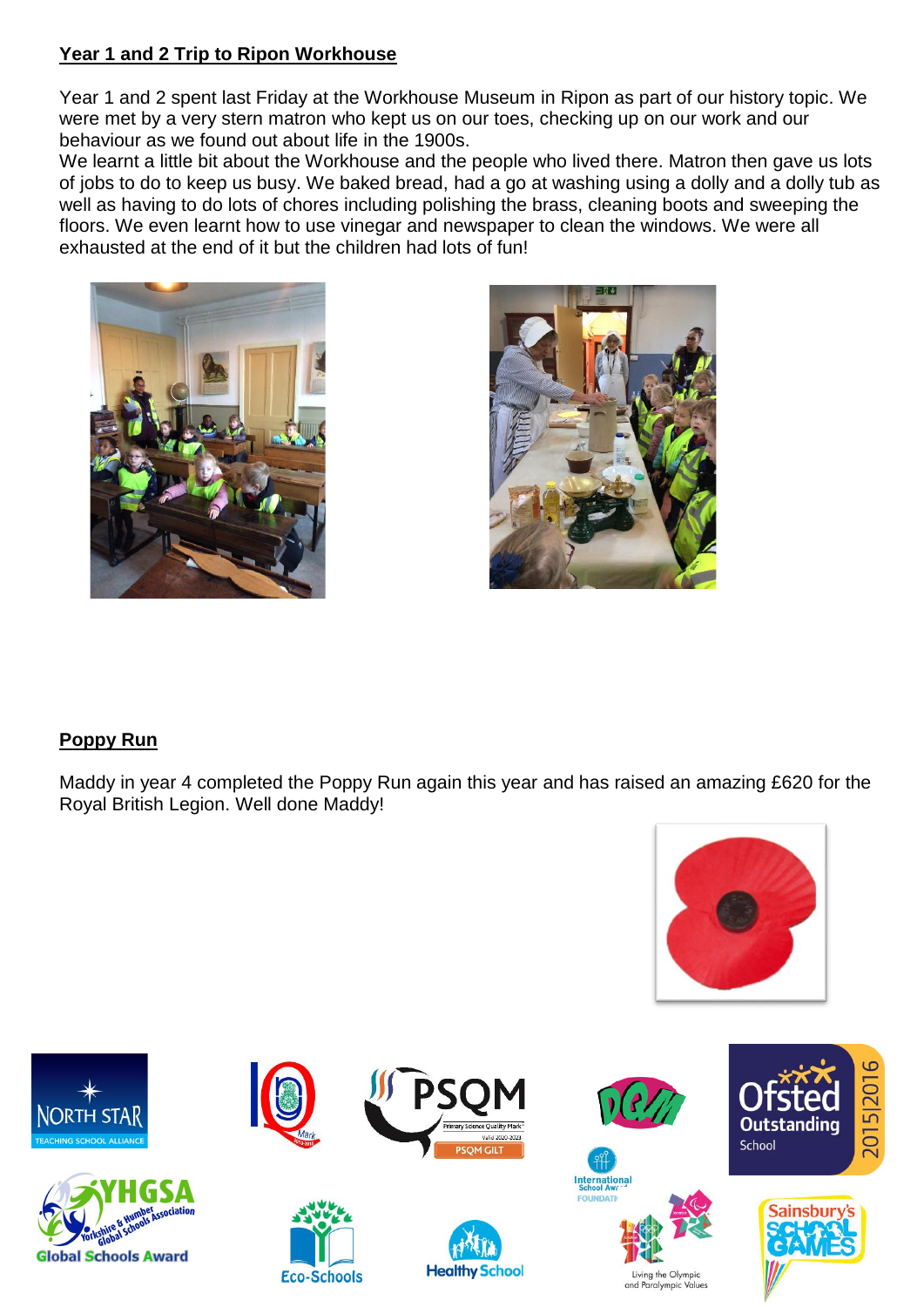## **School Dinners November**

The price for dinner is £2.75 per meal (£13.75 per week). The cost for the month of November is £60.50. Please ensure your Parent Pay account is up to date.

## **Promotional School Dinners**

# **Ashes Cricket Meal – Wednesday 1st December**

Chicken and Vegetable Pie Or Macaroni Cheese With Creamy mashed potato and a medley of vegetables

Fruit Flapjack



# **Christmas School Dinner – Wednesday 15th December**

**School Dinner Special Events: Christmas Lunch – order in advance** 

We will be having Christmas lunch on Wednesday 15<sup>th</sup> December and this meal will need to be ordered in advance. A letter was sent home last week which must be returned **for all children by Wednesday 24th November**.

**Applying for a School Place for September 2022 – Moving from Nursery to Reception** If your child was born between 1 September 2017 and 31 August 2018 they are due to start school in 2021-22. Th[e primary school application](https://www.northyorks.gov.uk/applying-place-primary-school) round is now open and **the deadline to apply is 15th January 2022**.

# **Makaton sign of the week**

We have a growing number of children in school who are using Makaton to support their communication. During assemblies, we are continuing on developing some basic signs.

This week's sign is the letter Y.

Here is a link to the Makaton site.<https://wetalkmakaton.org/>











**Eco-Schools** 









Living the Olympic and Paralympic Values



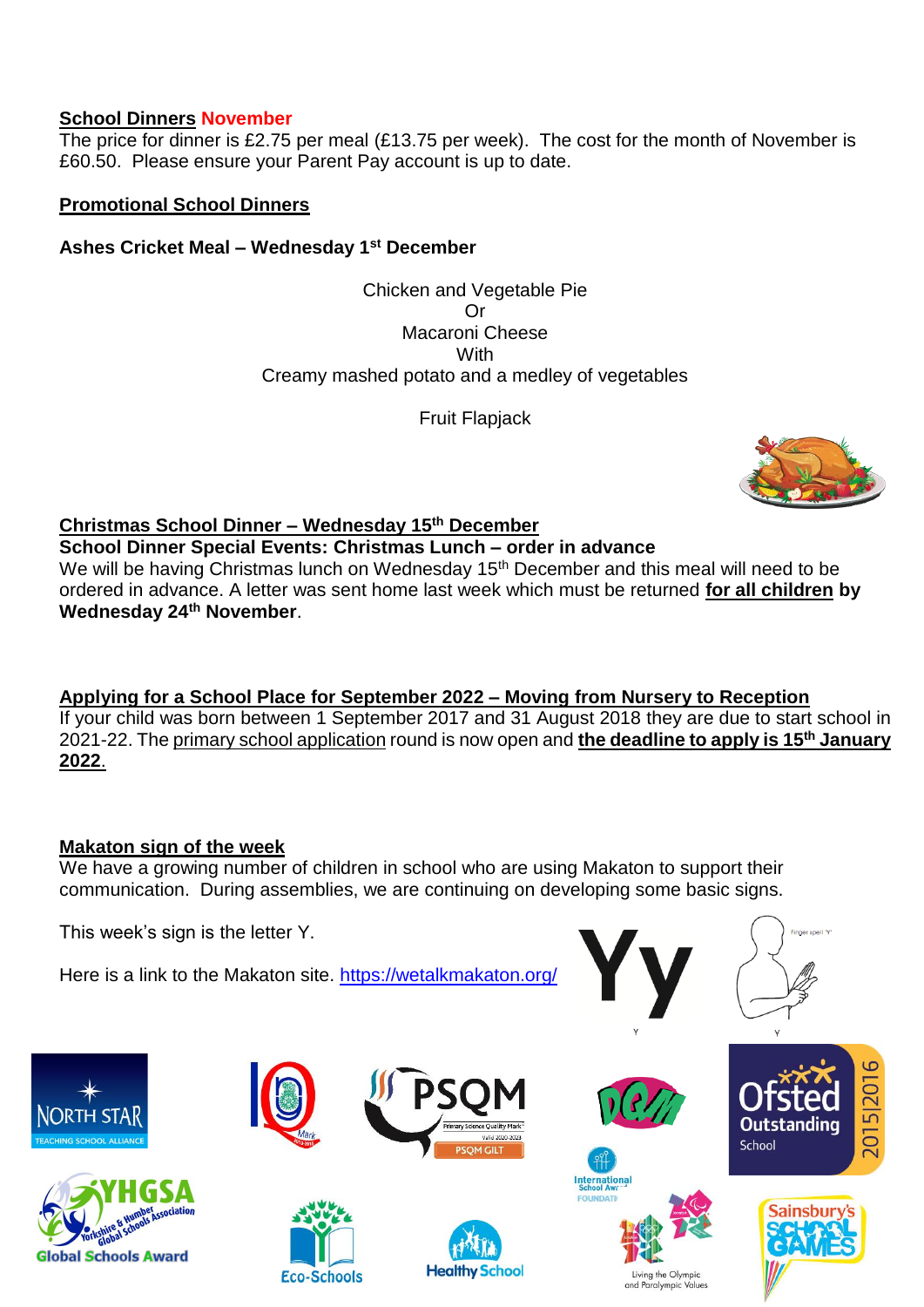# **Advance Notice – Wednesday 26th January**

Due to the rearrangement of whole staff health and safety training, there will be no after school childcare club on Wednesday 26<sup>th</sup> January 2022. Apologies for any inconvenience this may cause, however due to the nature of the training it is important that every member of staff is up to date in this area and I do not anticipate any further disruption to the After School Childcare Club in the academic year.

# **AWARDS**

#### **Celebration Assembly**

On Friday, we have our Celebration Assembly. This week the following children were given our weekly awards;

#### **Celebration Cup**

The cup this week goes to someone who impresses us each and every day. Not only is this person a fantastic learner who always tries her best, she is also a kind and considerate friend. She works hard to be the best that she can be and this really shows in her high quality writing and maths work.

You are a pleasure to have in school.

Congratulations and well done to

Lily!

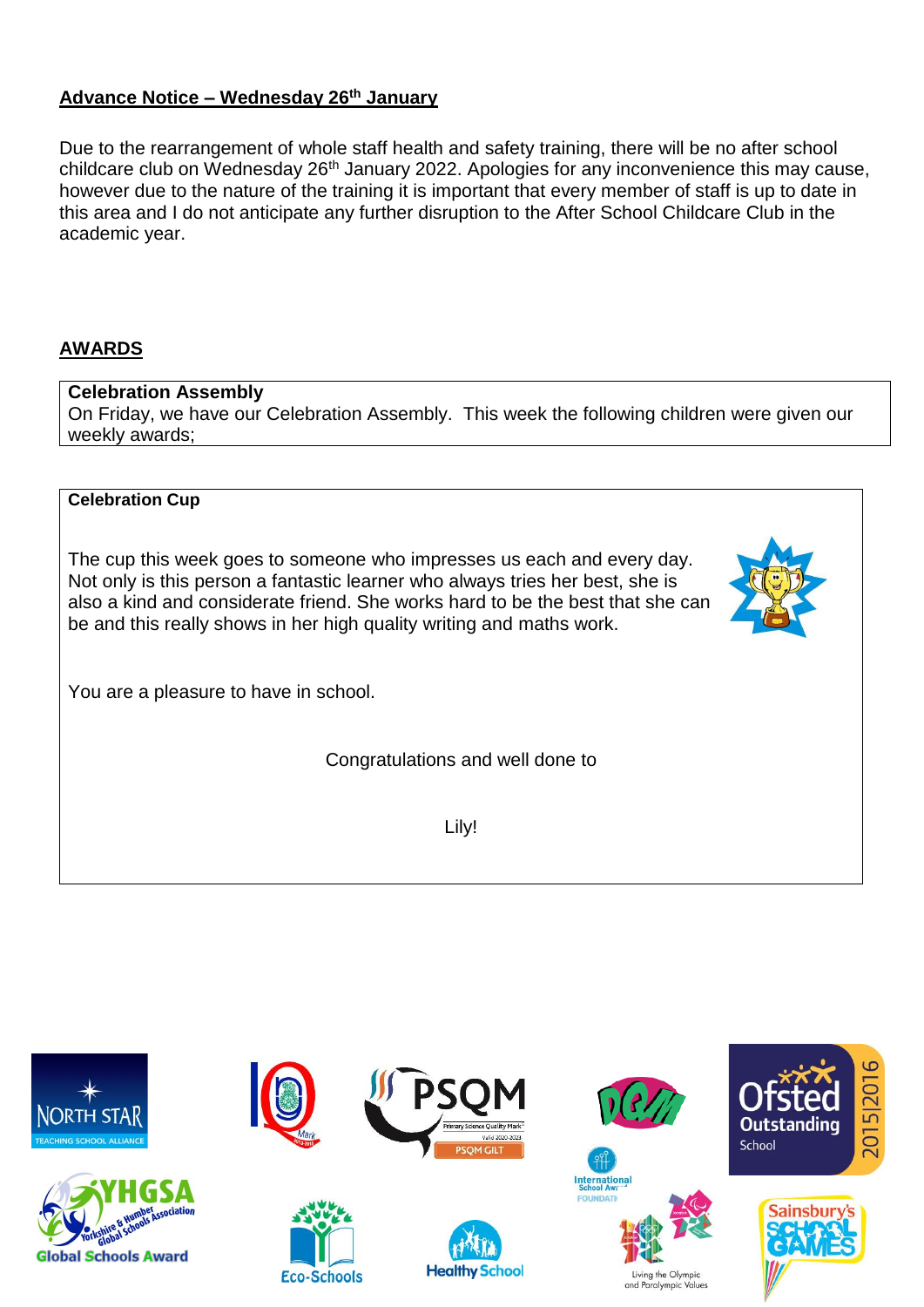#### **Ribbons**



**EYFS** – The ribbon this week goes to someone who has really impressed us with his maths skills. His confidence is growing all the time and it has been lovely to see him develop his understanding in all areas of learning. Well done Zachary!

**Year 1 / 2 –** The ribbon this week goes to someone who has a super attitude to learning. They always have something to offer in class discussions and are an amazing member of our class. Well done to Thor!

**Year 3 / 4** – This week the ribbon goes to someone who has really impressed us with their fantastic learning attitude. This person has worked so hard in maths this week and it has been great to see their confidence grow with column subtraction. Well done to Evie!

**Year 5 / 6** – The ribbon this week goes to someone who has written an informative newspaper report on the discovery of a Maya temple. This person has used direct and reported speech to add further detail and the correct punctuation in their writing. Be proud of your writing. Well done to Hollie-Mae!

#### **Values in Action**

This week our Values award goes to someone who has demonstrated the school values of co-operation, responsibility and respect. They show respect and kind manners at break time.



The Values Award goes to Audrey

Audrey was nominated by Michael

# **Attendance**

Good attendance at school is key to your child's progress.

| Week Commencing 8th November 2021 |                 |          |                 |  |  |  |
|-----------------------------------|-----------------|----------|-----------------|--|--|--|
| <b>Reception</b>                  | <b>Year 1/2</b> | Year 3/4 | <b>Year 5/6</b> |  |  |  |
| 91%                               | 86%             | 91%      | 94%             |  |  |  |

Kind regards,

Mrs Julie Lyon Head Teacher







**Eco-Schools** 







ng the Olympic

and Paralympic